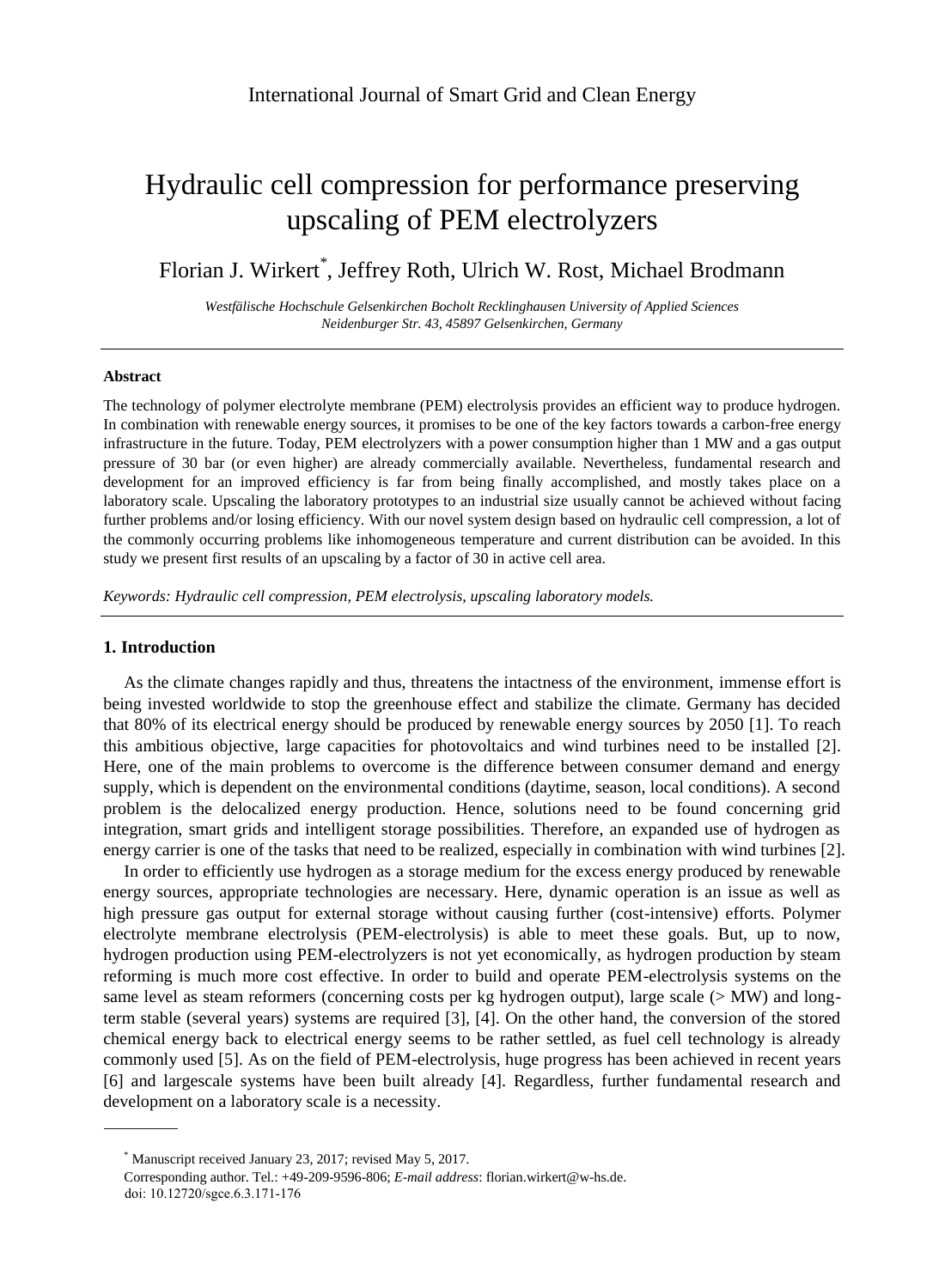One of the major tasks that need to be handled when it comes to the development of durable PEMelectrolyzers is the degradation of the membrane over time. Besides contamination with foreign elements, which is mostly driven by impurities in the feed water, membrane thinning is one of the key mechanisms that lead to efficiency losses and cell failures [7]. This effect is strongly dependent on the given temperature conditions and the current density [8]. As the thinnest spot is deterministic for the lifetime of a membrane, the occurrence of so-called hot spots needs to be avoided. Otherwise, even the destruction of cells up to entire systems may occur [9]. For a homogeneous temperature and current distribution, at first, a homogeneous compression over the complete active area needs to be guaranteed [10]. This is especially important when it comes to larger active areas, which, on the other hand, are crucial for industrial scale PEM-electrolyzer systems.

With our novel concept of hydraulic cell compression we are able to avoid at least the mentioned problem, as we achieve a homogeneous pressure distribution independent of the size of the active area. In addition to that, further benefits arise with the usage of a hydraulic medium for cell compression. For example, the compression can be kept constant even with a dynamic alteration of the gas output pressure [11], [12] and waste heat can be recovered to further increase the systems efficiency.

#### **2. Experimental**

# *2.1. Cell design*

The electrolyzer cells were designed with a focus on the possibility of a cost-effective construction and the use of parts and materials, which are commonly available. Also, the central point of this study was to show the feasibility of a performance preserving upscale instead of developing a high performance electrolyzer cell. For both reasons, a planar layout was chosen for the key parts inside the single cells.

To electrically contact the membrane electrode assembly (MEA) and to provide feed water and transport the produced gases, respectively, Titanium meshes are used as porous current distributors (PCD). The process media flows directly through the PCDs, input and output was done via plastic frames. Hence, no flow field was required and simple Copper sheets (coated for corrosion resistance) could be used for current conduction in and out of the cells. The schematic drawing in Fig. 1 (a) shows the structure of the cells interior. Detailed descriptions of the working principles are published in [11]–[14]. For a proper pressure transmission to the active area, flexible pads are installed in the frames at the respective areas (see Fig. 1 (b); not visible at the small cell).

The laboratory scale cell had an active area of 20  $\text{cm}^2$ , whereas the industrial scale cell's active area was 600 cm<sup>2</sup>, therefore, a factor of 30 larger than that of the laboratory scale cell (see Fig. 1 (b)). In order to validate the performance preserving upscaling, MEAs used were obtained from the same manufacturer and made within the same batch.



Fig. 1. Used electrolyzer cells: (a) Schematic drawing of the cross section of the industrial scale cell and (b) Photograph of the used cells. Left: Laboratory scale cell. Right: Industrial scale cell.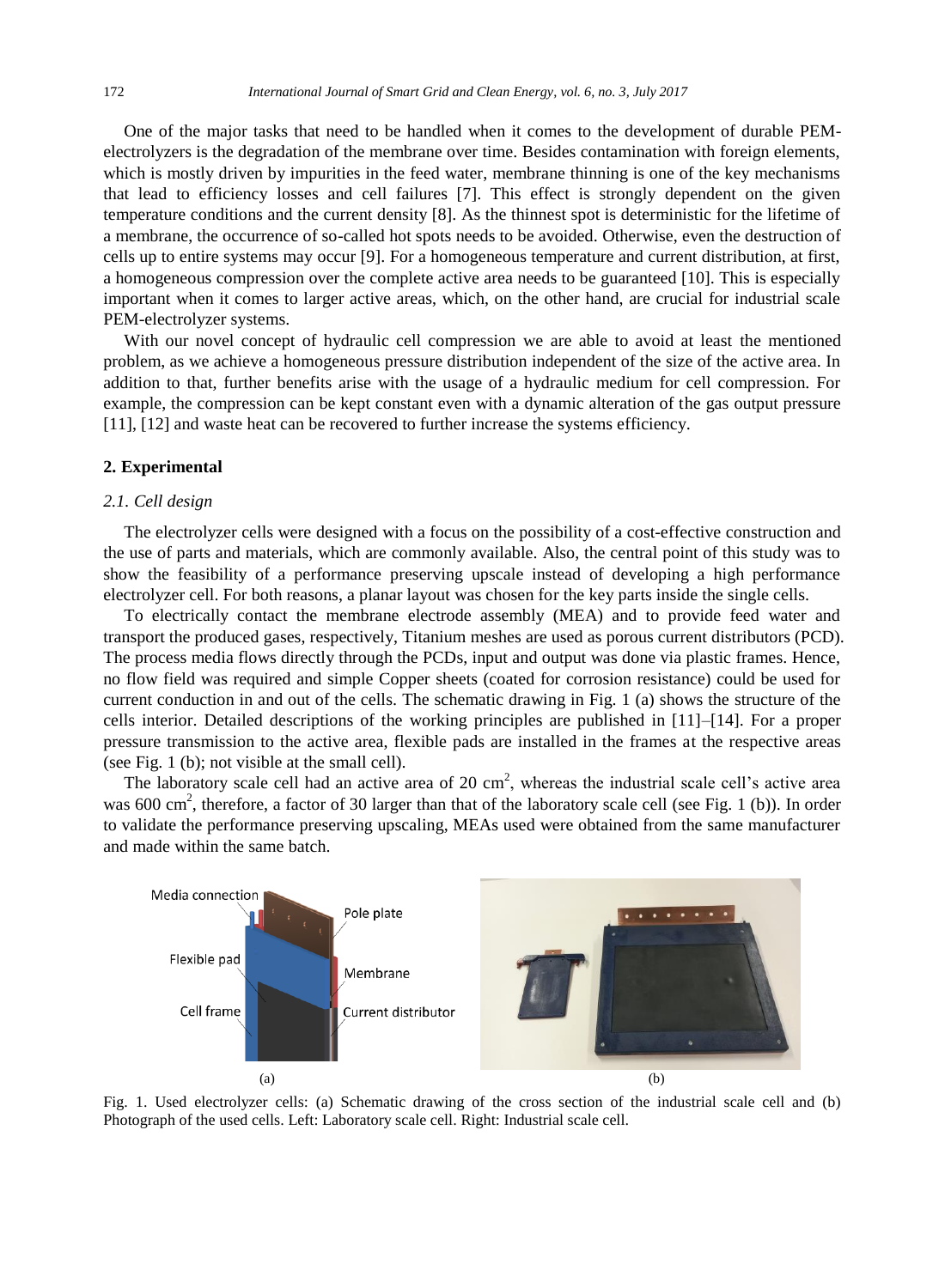

Fig. 2. Photograph of the used test bench. A stack to operate the laboratory scale cells is installed.

# *2.2. Test environment*

The experiments were carried out at our facility using a custom built test bench. During each test run, only single cells were operated at one time. Media going to the cell (feed water) and media coming from the cell (water plus produced gases) were monitored via temperature and pressure sensors, cell voltage and current were measured constantly.

For the small, laboratory scale cells, the concept of hydraulic compression has already been validated. A stack for up to four cells, which can singly be exchanged, also, was already constructed [13], [14]. Fig. 2 shows a photograph of the used test bench.

For the larger, industrial scale cell, a proper compression device was built up. Here, at first, a tool to operate a single cell was set up instead of a whole stack, in order to investigate the upscaling effects. A special DC power supply (Sorensen DHP 10-1000) with high current output at low voltage was used to perform the test runs.

The pressure distribution over the cells active area was studied ex-situ before the respective cell tests via a pressure sensitive foil (Fujifilm Prescale Ultra Super Low (pressure range 0.2 to 0.6 MPa)).



Fig. 3. Pressure distribution over the laboratory scale active cell area depicted via a pressure sensitive foil.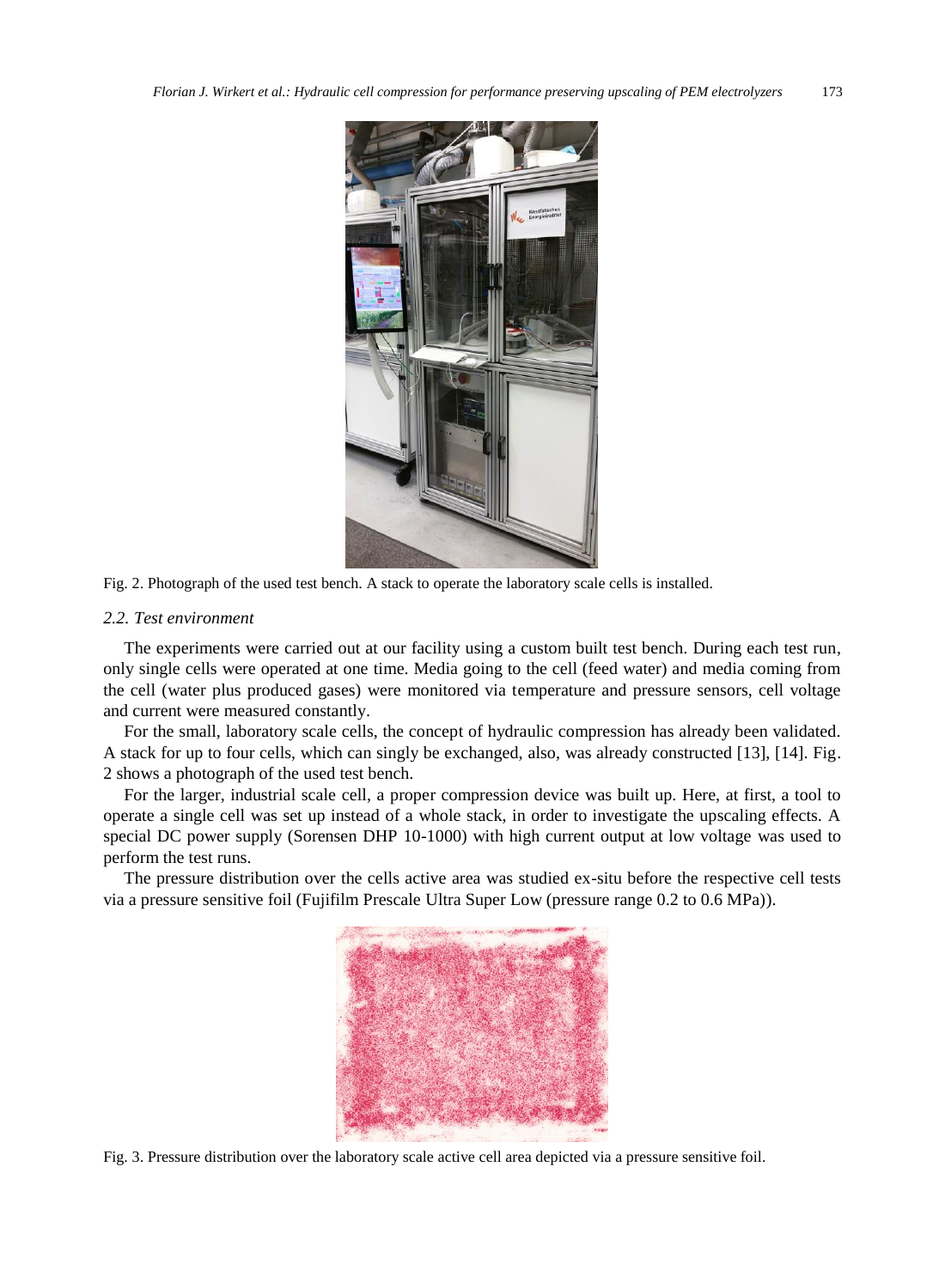

Fig. 4. Pressure distribution over the industrial scale active cell area depicted via a pressure sensitive foil.

# **3. Results**

The results of the initially performed compression tests are shown in Figures 3 and 4 (not to scale). The intensity of the red color corresponds to the applied pressure at the respective area. In both cases, a homogeneous distribution of color, and thus, of applied pressure was obtained. The visible micro structure originates from the used PCDs' surfaces. The larger white areas visible in Fig. 4 are subject of ongoing investigations, as they can conceptionally only be caused by the PCD structure or 'dead spots' at the pressure sensitive foil.

After the pressure testing, the cells' performances were examined by recording polarization curves. Therefore, test runs were carried out by consecutively operating both cells with comparable environmental parameters, i.e. the same compression level (6 bar), the same cell temperature of 50 °C, and a constant water flow at the anode side as well as at the cathode side. The obtained results are shown in Fig. 5.



Fig. 5. Polarization curves recorded during the test run using the laboratory scale cell and the industrial scale cell, respectively.

As can be seen, the behavior is the same for the laboratory scale cell as for the industrial scale cell.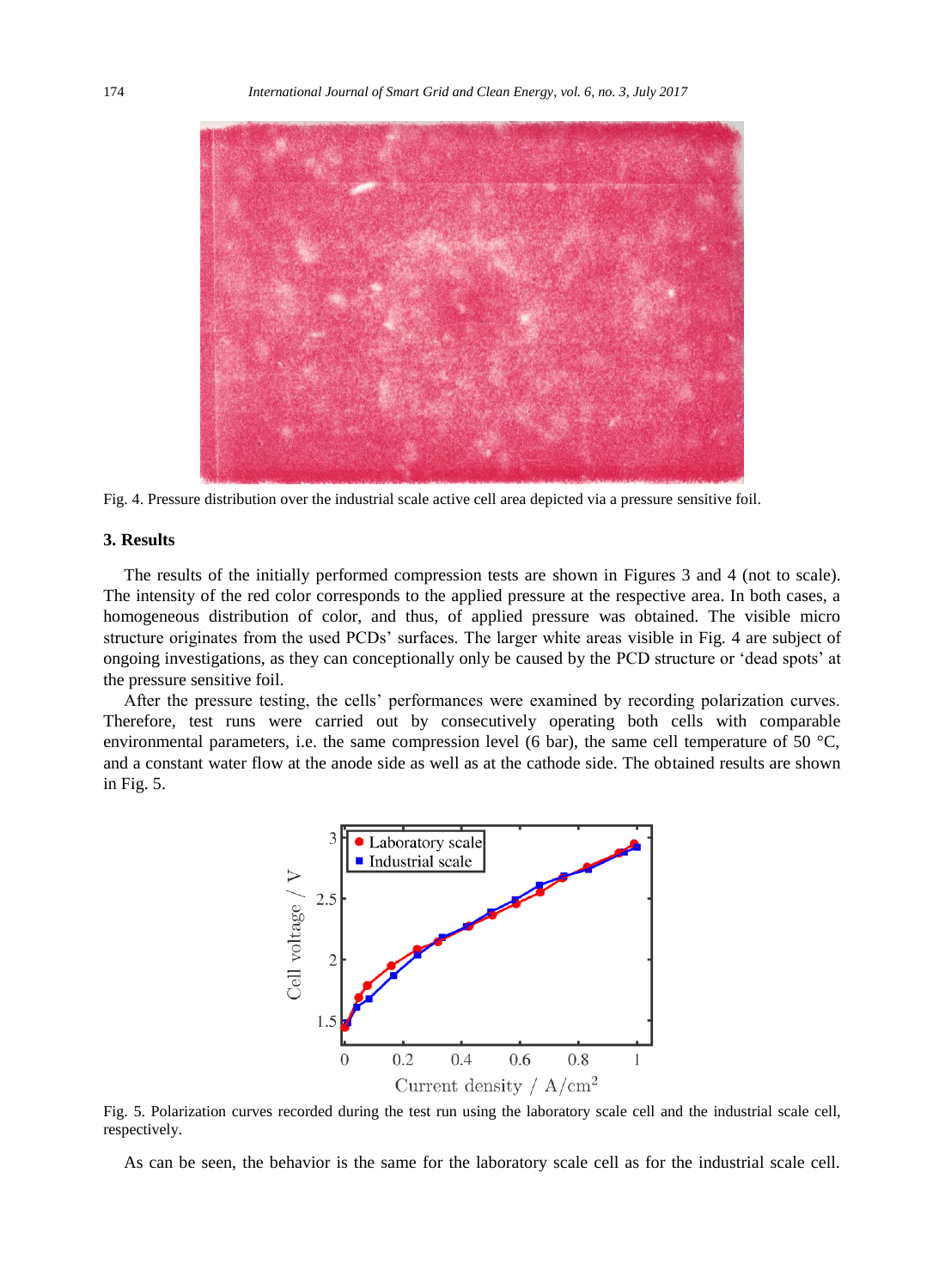With these results, one of the major benefits of hydraulic cell compression compared to conventional cell compression via thick plates and bolts, i.e. a performance preserving upscaling of the active area, has been proven experimentally.

### **4. Conclusion and Outlook**

With the concept of hydraulic cell compression the assumption of a homogeneous pressure, and therefore, current as well as temperature distribution over the entire active cell area immediately suggests itself. An existing cell design was up-scaled by a factor of 30, in order to investigate possible consequences. The performance of the system (normalized to the active cell area) is not affected as the results of this study show. A homogeneous pressure distribution throughout the entire active industrial scale cell area was proven via ex-situ testing using pressure sensitive foils. Also, the recorded polarization curve was similar to the one obtained using the laboratory scale prototype. Further testing will show the reliability of these first results. However, building industrial scale electrolyzers directly by simply upscaling the laboratory scale cell design without any further complications using hydraulic compression vastly decreases development costs and time.

Still, some issues need to be handled. Therefore, there will be two major topics dominating the future work. On one hand, the overall cell performance needs to be improved. Here, a minimization of the electrical contact resistance throughout the entire cell will be the initial step. On the other hand, long-term testing will be performed. This will give further evidence whether the formation of hot spots is permanently avoided. As part of this test, information on the behavior and stability of the system on a larger time-scale will also be obtained. In addition to these tasks, an industrial scale prototype stack will be constructed in order to investigate the system's performance during multi cell operation. Here, one focus will be on the temperature control via the hydraulic medium.

# **Acknowledgement**

Presented results have been obtained within the scope of a research project, which is financially supported by the LeitmarktAgentur. NRW within the scope of the program Energie Umweltwirtschaft. NRW (funding number: EFRE-0800099). Furthermore, the authors gratefully acknowledge the supportive work of the industrial project partners, iGas engineering GmbH, ProPuls GmbH, and Obitronik GmbH, Germany.

# **References**

- [1] *Gesetz zur Neuregelung des Rechtsrahmens für die Förderung der Stromerzeugung aus Erneuerbaren Energien.* Bundesgesetzblatt, Teil 1, Nr. 42, 2011:1634-1678.
- [2] Tangermann S. Mehr Windgas für mehr Klimaschutz. *HZwei*, 2016; 4:20-21.
- [3] Millet P. Degeneration processes and failure mechanisms in PEM water electrolyzers. In: *PEM Electrolysis for Hydrogen Production*, Bessarabov D, Wang H, Li H, Zhao N, editors., Boca Raton: CRC Press; 2016:219–241.
- [4] Danilovic N, Ayers K, Capuano C, Renner J, Wiles L, Pertoso M. Challanges in going from laboratory to megawatt scale PEM electrolysis. *ECS Transactions*, 2016; 75(14):395-402.
- [5] Barbir F. *PEM Fuel Cell Theory and Practice*. 2nd ed. San Diego: Waltham; 2013.
- [6] Carmo M, Fritz DL, Mergel J, Stolten D. A comprehensive review on PEM water electrolysis. *Int. J. Hydrogen Energy*, 2013; 38:4901-4934.
- [7] Grigoriev SA, Dzhus KA, Bessarabov DG, Millet P. Failure of PEM water electrolysis cells: case study involving anode dissolution and membrane thinning. *Int. J. Hydrogen Energy*, 2014; 39:20440-20446.
- [8] Chandesris M, Médeau V, Guillet N, Chelghoum S, Toby D, Fouda-Onana F. Membrane degradation in PEM water electrolyzer: numerical modeling and experimental evidence of the influence of temperature and current density. *Int. J. Hydrogen Energy*, 2015; 40:1353-1366.
- [9] Millet P, Ranjbari A, de Guglielmo F, Grigoriev SA, Aupretre F. Cell failure mechanism in PEM water electrolyzers. *Int. J. Hydrogen Energy*, 2012; 37:17478-17487.
- [10] Selamet OF, Ergoktas MS. Effects of bolt torque and contact resistance on the performance of the polymer electrolyte